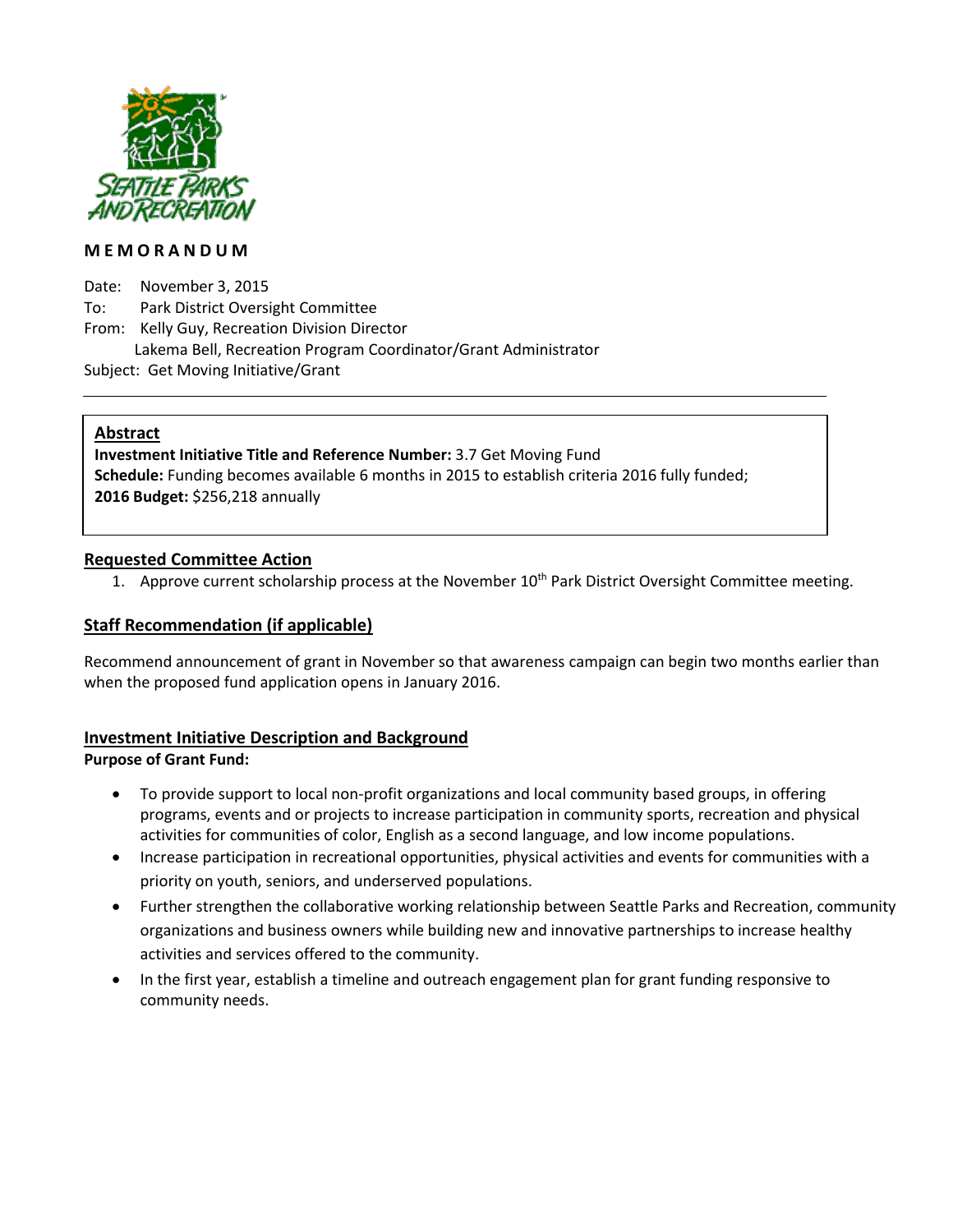# **Eligibility**

Non-Profit organizations, small businesses and local community-based groups representing communities of color, English as a second language, and low income populations are encouraged to apply. All physically active focused workshops, sports events, festivals, and events will be considered.

Groups applying are not required to be 501(c) (3) nonprofits and may use a fiscal agent although this is not a requirement. If funded, groups will need to have a City of Seattle Business License.

#### **Qualifying events or programs must:**

- Have a significant physical component.
- Be open to the public.
- Take place in the City of Seattle between April and December 2016.
- Have a representative participate in both the planning committee and event day for Seattle Parks and Recreation's Big Day of Play Event.
- Not have any outstanding debts with Seattle Parks and Recreation's Business Service Center (BSC).

### **Funding Awards**

Funded organizations will receive one (1) year of funding support (for events in 2016) to go towards: instructor fees, marketing and promotional fees, project management and personnel costs, supplies, equipment rentals or other production-related costs, and fitness certifications and no more than 10% for food related costs during the event/program. Funds may not be used for fundraising, gifts, or organizational administrative costs.

#### **Applicants can apply for the following levels of funding:**

- \$2,500 (No previous track record required at this level only)
- $•$  \$5,000
- \$10,000
- $\bullet$  \$15,000

## **Criteria for Selection**

**Quality of Project**: clear, well-conceived, authentic relationship to the community, promotes physical participation and community relations.

**Community Impact**: project plan describes meaningful efforts to increase community participation in sporting and recreational activities through innovative programs and activities that will reach diverse and underserved audiences. Priorities will be given to projects that run in one or more of the identified preferred neighborhoods and/or serve youth, seniors or underserved populations.

**Feasibility and Organizational Capacity** : the organization/community group has a proven track record of presenting programs, activities and/or other event(s) and/or demonstrated ability to produce the program or event; evidence of community involvement and support; and clear realistic budget for the program or event.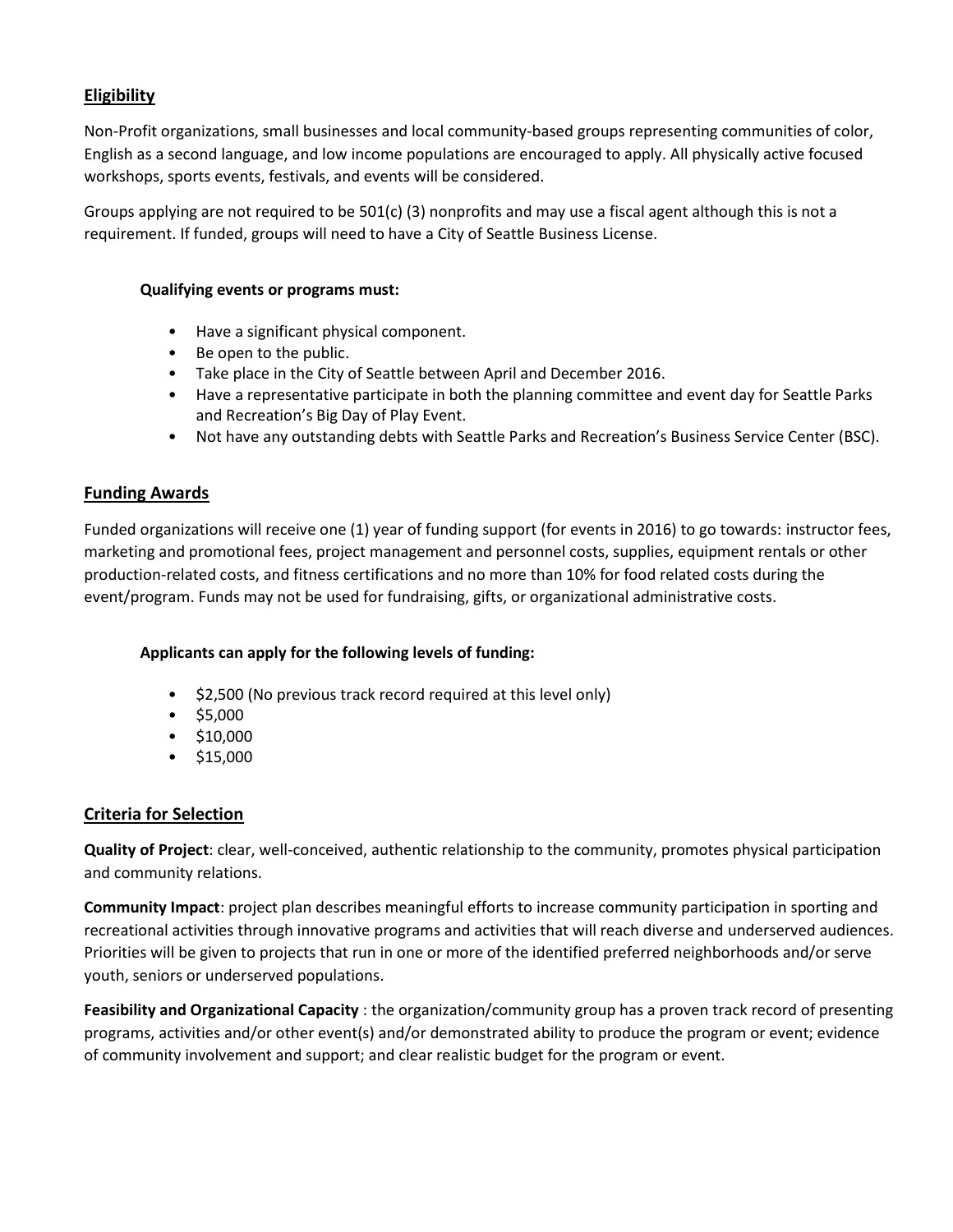**Sustainability:** projects will have a plan to sustain program beyond funding; this could be through partnership development, in-kind donations, fitness certifications or other identified means.

Aligns with the mission of Seattle Parks and Recreation: Provide welcoming and safe opportunities to play, learn, contemplate and build community, and promotes responsible stewardship of the land.

### **Review of Applications**

An independent peer panel of non-profit organization members, community members, and Seattle Parks and Recreation representatives will review and evaluate applications according to the Criteria for Selection and recommend funding. The Superintendent of Parks and Recreation will approve the final grant allocations.

## **Criteria for Selection Score System**

### **Quality of Project (20 points)**

Excellent (19-20), Very Good (17-18), Good (14-16), Adequate (10-13), Questionable (6-9), Unacceptable (0-5)

- Clear, well-conceived, authentic relationship to neighborhood or other community of interest.
- Significant physical activity component that has emphasis with youth, senior or underserved populations.
- Promotes physical participation and community relations.

### **Community Impact (20 points)**

Excellent (19-20), Very Good (17-18), Good (14-16), Adequate (10-13), Questionable (6-9), Unacceptable (0-5)

- Project plan describes meaningful effort to create community participation.
- Clear community partnerships and support.
- Reaches diverse audience.
- Demonstrates significant impact for community served. (Cultural, Educational, etc.)

## **Feasibility and Organizational Capacity (10 points)**

Excellent (10), Very Good (9), Good (7-8), Adequate (5-6), Questionable (3-4), Unacceptable (0-2)

- Includes a realistic, reasonable and relevant project budget that includes evidence of alternative and or complimentary funding sources.
- Demonstrates organizational fiscal stability, accountability and need.
- Evidence of experience in implementing this or similar event.

#### **Sustainability (10 point)**

Excellent (10), Very Good (9), Good (7-8), Adequate (5-6), Questionable (3-4), Unacceptable (0-2)

- Evidence that this event is or can be an ongoing fixture of the community with continue outcomes or benefits.
- Demonstrates an innovative approach to grow and sustain event. ie; acquiring fitness certifications, sponsorships etc.

## **Location (3)**

– 3 points added to average score for selecting one of the preferred neighborhoods listed below.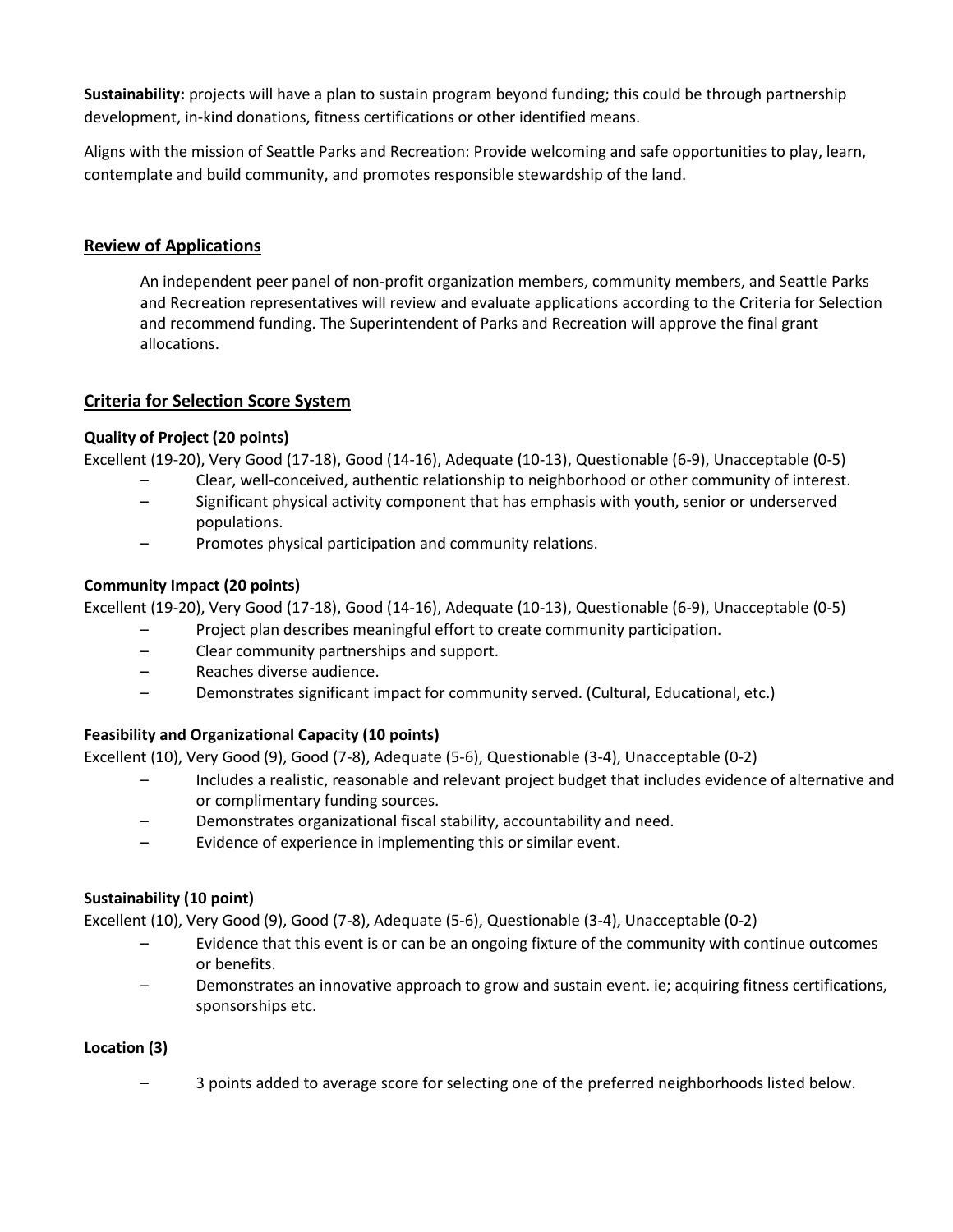## **List of Preferred Neighborhoods**

**In order to target the Get Moving Fund to underserved communities the following data sources were used to identify preferred neighborhoods**:

- Department of Neighborhood demographics data
- King County Health Profile 2014 (Health Risk Factors and Chronic Diseases)
- Review of current physical activity programs offered at community centers

In addition, Parks and Recreation will convene a focus group of community leaders to gain more feedback.

**Priority will be given to those applicants that choose to program in one of the neighborhoods below. We anticipate this list will change with each year of funding.**

| List of Preferred Neighborhoods for 2016 Get Moving Fund |                  |                  |                            |                                       |  |  |
|----------------------------------------------------------|------------------|------------------|----------------------------|---------------------------------------|--|--|
| <b>North</b>                                             | <b>Northwest</b> | <b>Southeast</b> | <b>Delridge</b>            | Greater<br><b>Duwamish</b>            |  |  |
| •Cedar Park                                              | •Bitter Lake     | •Brighton        | • Cottage<br>Grove         | •Georgetown                           |  |  |
| ·Jackson Park                                            | •Green Lake      | •Columbia City   | • High Point               | $\bullet$ North<br><b>Beacon Hill</b> |  |  |
| •Lake City                                               | •Greenwood       | ·Dunlap          |                            |                                       |  |  |
| •Maple Leaf                                              | •Haller Lake     | •Genesee         | • Highland Park            | $\bullet$ SODO                        |  |  |
| ·Meadowbrook                                             | •Licton          | •Hillman City    | • Pigeon Point             | •South<br><b>Beacon Hill</b>          |  |  |
|                                                          | Springs/Aurora   |                  | •Puget Ridge               |                                       |  |  |
| • North Matthews<br>Beach                                | Licton           | ·Lakewood        | $•$ South                  | •South Park                           |  |  |
| •Northgate                                               |                  | •New Holly       | Delridge<br>Triangle/White |                                       |  |  |
|                                                          |                  | •North Rainier   | Center                     |                                       |  |  |
| •Olympic Hills                                           |                  | •Othello         | •Sunrise                   |                                       |  |  |
| • Pinehurst                                              |                  | ·Pritchard       | Heights                    |                                       |  |  |
| •Victory Heights                                         |                  | Beach            | ·Westwood                  |                                       |  |  |
| • Magnuson<br>Neighborhood                               |                  | •Rainier Valley  | •Youngstown                |                                       |  |  |
|                                                          |                  | •Rainier Vista   |                            |                                       |  |  |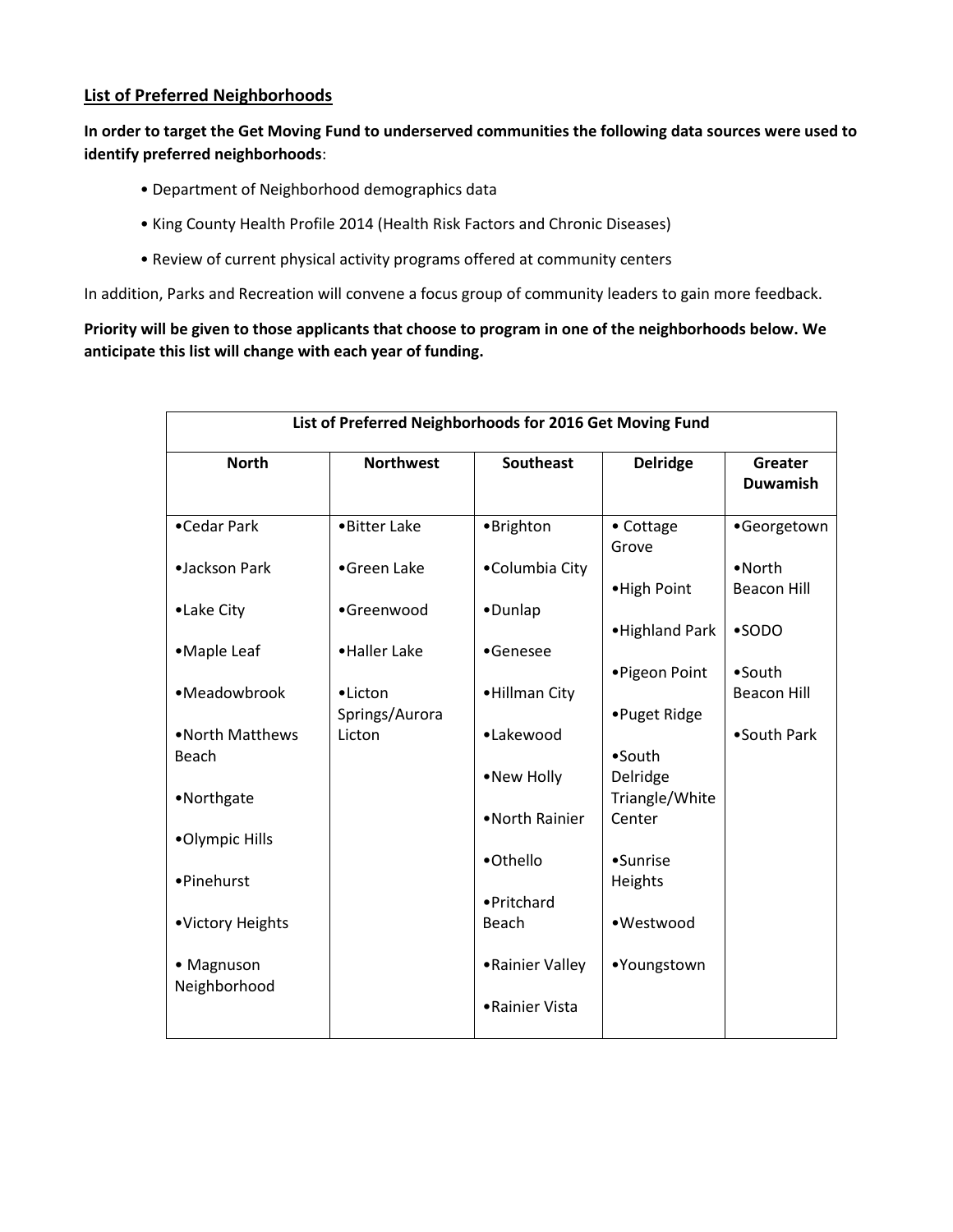# **Inclusive Outreach and Public Engagement Strategies or Implications**

### **Outreach and Engagement Objectives**

- Involve community groups and non-profit organizations not typically involved in stakeholder conversations in providing feedback on implementation plan.
- Inform communities, community groups and non-profit organizations of the initiative, encouraging those that represent priority neighborhoods and under-represented populations to apply.
- Conduct workshops at non-traditional locations (i.e. coffee shops, churches, etc.) and provide ongoing technical assistance throughout application process utilizing Outreach Ambassadors.

### **Outreach Plan**

- Convene community organizations, non-profits and local business owners in November to receive feedback on the implementation plan. This will likely take the form of 1:1 conversations due to short timeframe.
- Expand this engagement in 2016, to inform the implementation of the 2017 award application cycle.
- Host six workshops in 1<sup>st</sup> quarter of 2016 to provide support, assistance and equity in the 2016 application process to potential applicants.
- Partner with other city departments to conduct outreach to under-represented communities and organizations, to inform them about the program and encourage them to apply. (see below list)
- Translate application materials into different languages, as the budget permits.

#### **City Departments and Offices that can connect us with key communities**

- Seattle Office of Immigrant and Refugee Affairs
- Department of Neighborhoods
- Office of Arts & Culture
- Seattle Parks and Recreation
- Seattle Police Department Office of Emergency Management/ Public Education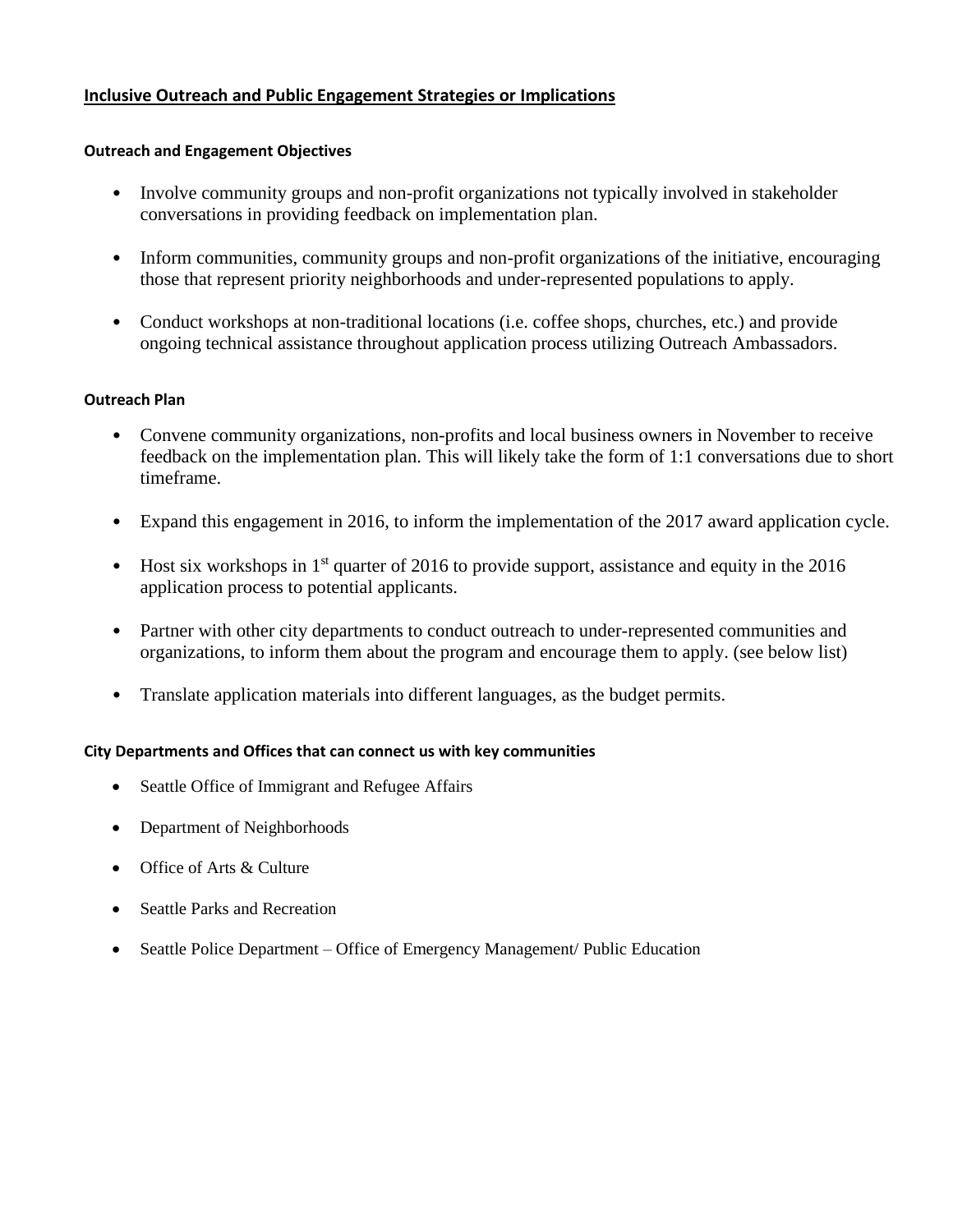#### **Key Stakeholders**

Key stakeholders are identified as community groups and non-profit organizations who are:

- Under-represented in other city grant opportunity allocation.
- Interested and passionate about engaging communities of color, youth, seniors and other underrepresented populations in physical activity.
- Interested in increasing the health and wellness of community residents.
- Seattle Park and Recreation users.
- Residents of listed preferred neighborhoods (see table below).
- Ethnic, Cultural, and Religious groups not typically engaged in city grant opportunities, but who would be interested in producing events/programs for their communities.
- Individuals from emerging ethnic, cultural, and religious populations who would be interested in recreational activities.

## **Timeline**

- November: Announcement of Upcoming Get Moving Fund Opportunity
- November-February: Extensive Marketing and Outreach with Six community workshops hosted in preferred neighborhoods
- January 2016: Application Opens (Annual Scholarship)
- February 22, 2016: Application deadline
- February 23-March 4th , 2016: Review Panel
- March 16th: Superintendent approval of funding allocation
- March 22nd: Notifications
- March 28th: Start contracting
- April December 2016: Seattle Gets Moving!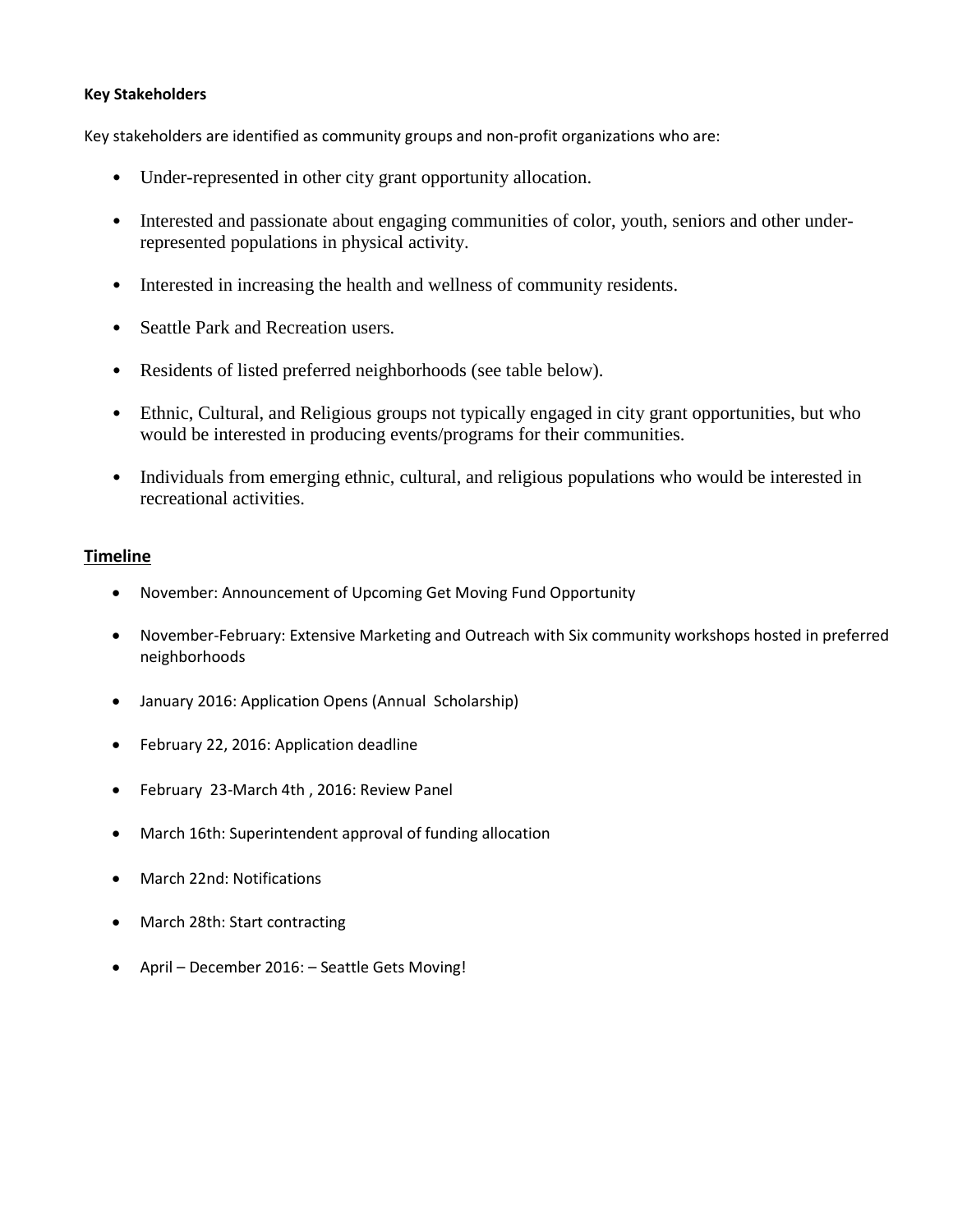### **Proposed Process**

- 1. Application process as outlined above.
- 2. Allocation of resources *2016 Implementation: \$125,000*

| <b>Target Population</b> | Percentage | \$ amount |
|--------------------------|------------|-----------|
| Youth-serving            | 40%        | \$50,000  |
| organizations,           |            |           |
| businesses               |            |           |
| Senior-serving           | 30%        | \$37,500  |
| organizations,           |            |           |
| businesses               |            |           |
| Businesses,              | 30%        | \$37,500  |
| Organizations serving    |            |           |
| Underserved              |            |           |
| Populations              |            |           |

Fund allocations will provide funding for up to 10 new programs or services and events to help at least 1,000 participants to "get moving" with healthy activities (assume \$10k per partnership and 100 people served by each).

### Data Tracking/Outcomes –

Data Tracking will include (but not exclusive to list):

- # of applications received
- # of applicants funded
- Demographic info
	- Age
	- Gender
	- **Ethnicity if available**
- Program Type
- Program Location
- Program Minimum/Maximum
- Number of Program and Activities Offered
- Evaluation data from grant awardees and members of the public participating in funded programs, as available.
- Allocations by target population and preferred neighborhoods
- Descriptions of activities receiving awards

#### **Outcomes**

- Grant allocations will be funded to community groups, business organizations and non-profits that represent neighborhoods with high percentages of no physical activity and obesity. o Comparison of King County Health Profile risk factors and chronic disease report
- Priority neighborhoods and communities will access programs and services offered.
	- o Customer survey
		- Survey will include questions related to quality of program, quality of customer service, impact of experience.